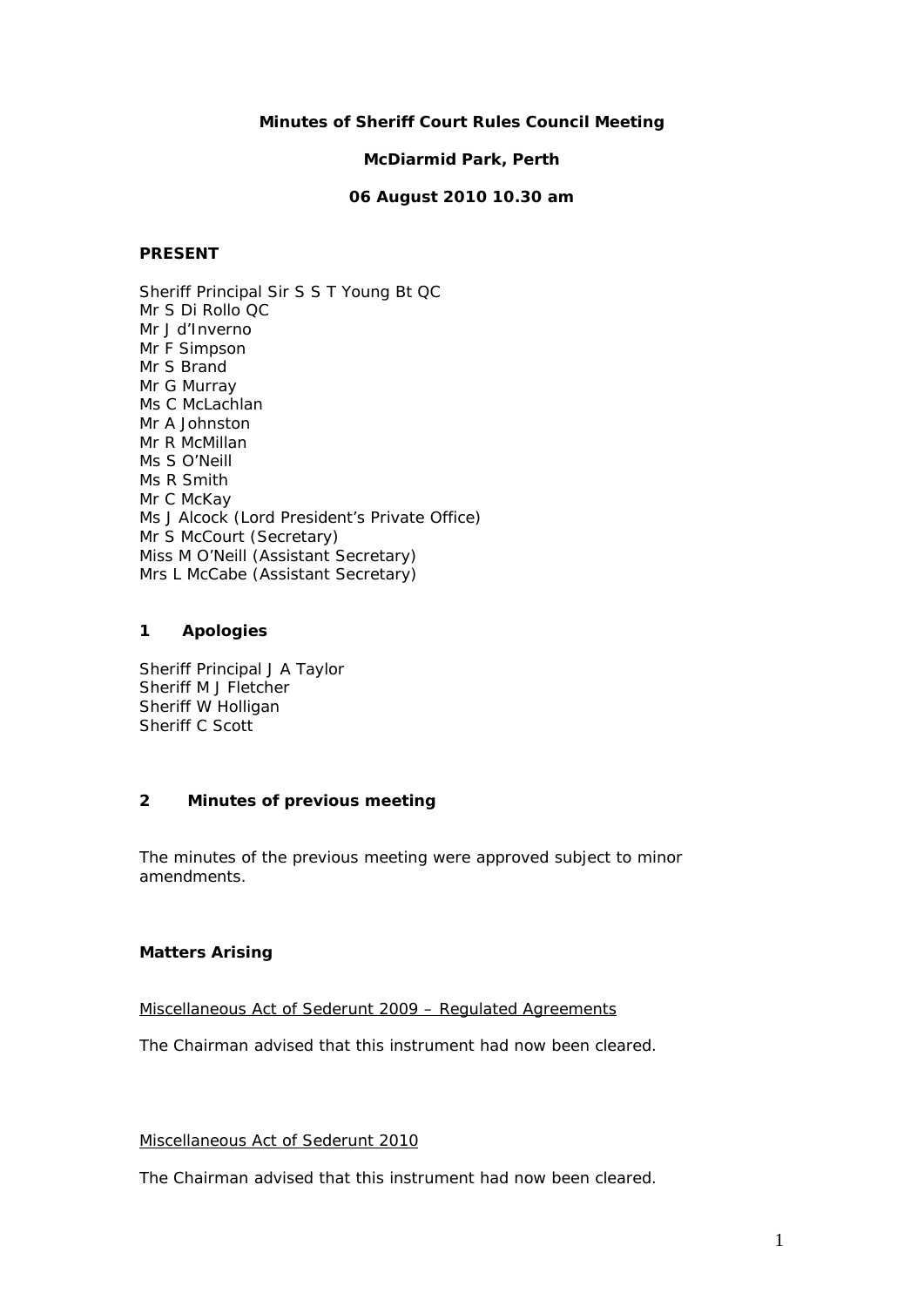# European Commission Reasoned Opinion – Infringement No 2006/4033

The Council agreed in principle that similar provisions be made in rules as those proposed for the Court of Session. The secretariat to instruct the drafter on that basis. A draft to be considered at the next meeting.

# **Sheriff Court Bankruptcy Rules**

The secretary provided the Council with an update on Sheriff Holligan's investigations. He also advised he had met recently with the AIB, Keeper of the Register and SCS to discuss the practical implications of the proposal. As a consequence the Accountant in Bankruptcy wished to consider whether to pursue the matter further.

# **3 Scottish Civil Courts Review**

#### Summary Disposals

Consideration of this particular matter was continued until the next meeting.

#### McKenzie Friend

After discussion, the Council proposed that the draft instrument should not contain provision for application by motion and certification as contained within Chapter 12A1(4) of the Rules of The Court of Session 1994. Members discussed whether the term "McKenzie Friend" should be included in the draft provisions either in the title of the chapter or in the explanatory note and also proposed some minor amendments. The Council remitted the matter back to the drafter for further consideration. The secretariat undertook to make SCS Policy & Legislation branch aware of the need for guidance for party litigants on the SCS website.

Ms Smith proposed that paragraph (7) should be deleted.. After discussion, members agreed that as this might be ultra vires in light of the Litigants in person etc Act and that in any event the question whether an expense incurred by a litigant as a result of the support of a McKenzie friend would be determined by reference to the Act and the related Act of Sederunt so that there was no need for the rule and it should be deleted.

Members agreed that the draft provision should be contained within the four sets of rules.

Mr McKay gave an update on the Scottish Government's proposed response to the Civil Courts Review.

#### **Action: Chairman to clear provisions for inclusion in the September Miscellaneous instrument, or in his absence by Sheriff Principal Taylor or Sheriff Fletcher in his absence**

 **The secretariat to write to the Lord President giving the Council's reasons for the deletion of the motion and**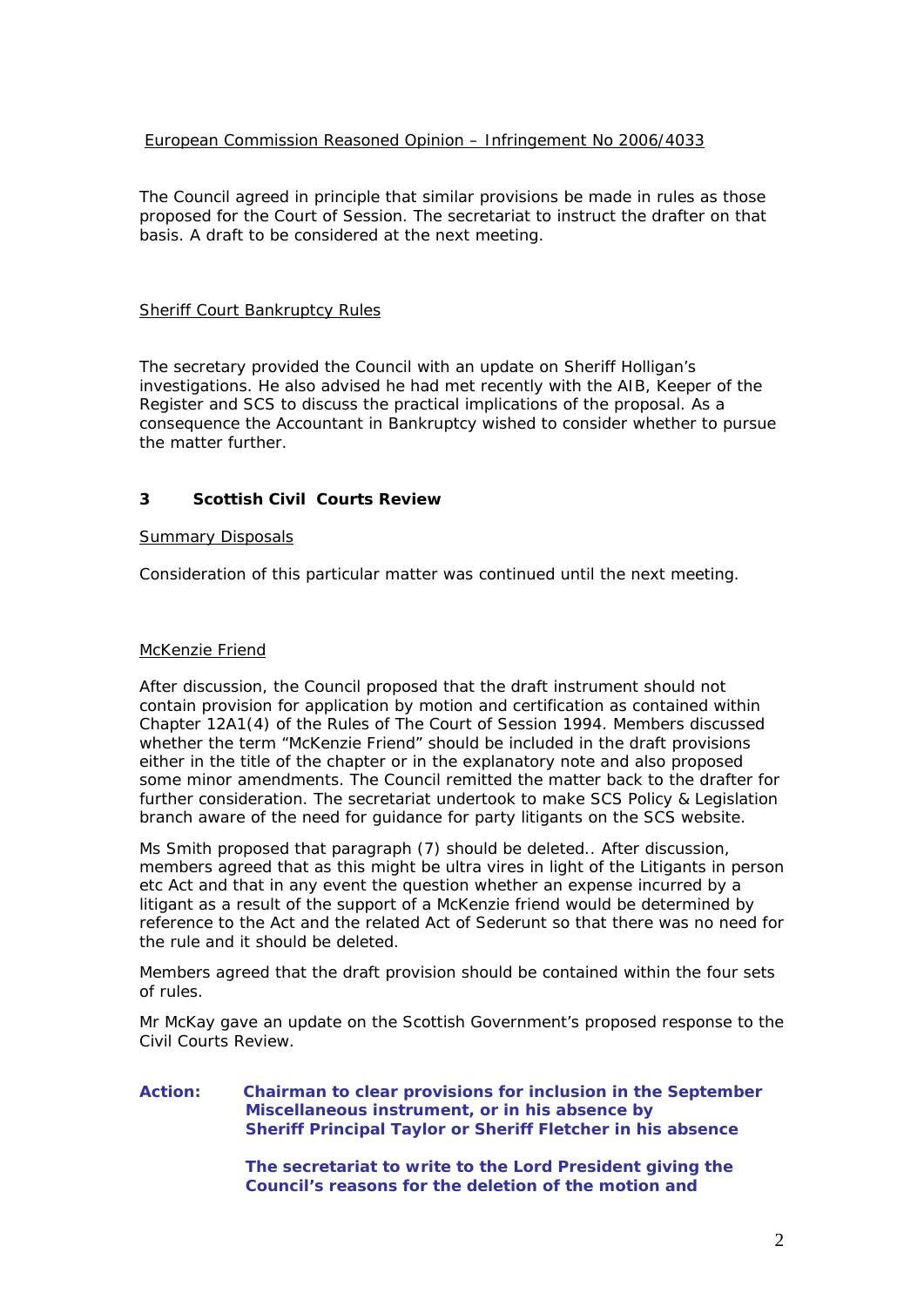#### **certification procedure**

 **The secretariat to make SCS Policy & Legislation branch aware of the need for guidance for party litigants on the SCS website.** 

#### Judicial Expenses

Members discussed the draft and the problem of how it could be made clear to Sheriffs that they can sanction employment of counsel, (which now includes a solicitor/ advocate). A separate issue was also discussed regarding the Fees Instrument, but this was outwith the remit of the Rules Council. It was not clear from the draft that the definition of Counsel included a solicitoradvocate and the drafter was invited to consider the matter further once the fees instrument had been dealt with.

#### **Action: Drafter to consider further the definition of counsel**

 **Draft to be cleared by the Chairman or in his absence by Sheriff Principal Taylor, or Sheriff Fletcher, for inclusion in the September Miscellaneous Instrument** 

#### **4 Home Owner and Debtor Protection (Scotland) Act 2010**

The Council considered the paper produced by the secretariat along with the revised draft instrument, Note from the drafter and Sheriff Fletcher's report. Members agreed the revised draft instrument subject to some amendments to the Form 11C. The secretariat undertook to instruct the drafter in those terms. Mr McCourt advised of a matter which had been raised by policy holders concerning the transitional provisions relating to pre-commencement applications and calling up notices which may affect the transitional and savings provisions in the draft Act of Sederunt. Mr McCourt and Ms Alcock to consider and amend the transitional provisions, if necessary. The instrument to be cleared by the Chairman or in his absence Sheriff Principal Taylor or Sheriff Fletcher. Further, the Council considered a recommendation contained in the Repossessions Group Protection of Tenants Final Report that the initial writ for repossession of a property should be served by Sheriff Officers in all cases. Following discussion, members agreed that this was a matter of policy rather than for Court procedure.

#### **Action: Mr McCourt and Ms Alcock to clarify the amendments which were agreed by the working group at the meeting on 30 June 2010.**

 **Mr McCourt and Ms Alcock to consider and amend transitional provisions if necessary. The instrument to be cleared by the Chairman or in his absence by Sheriff Principal Taylor or Sheriff Fletcher**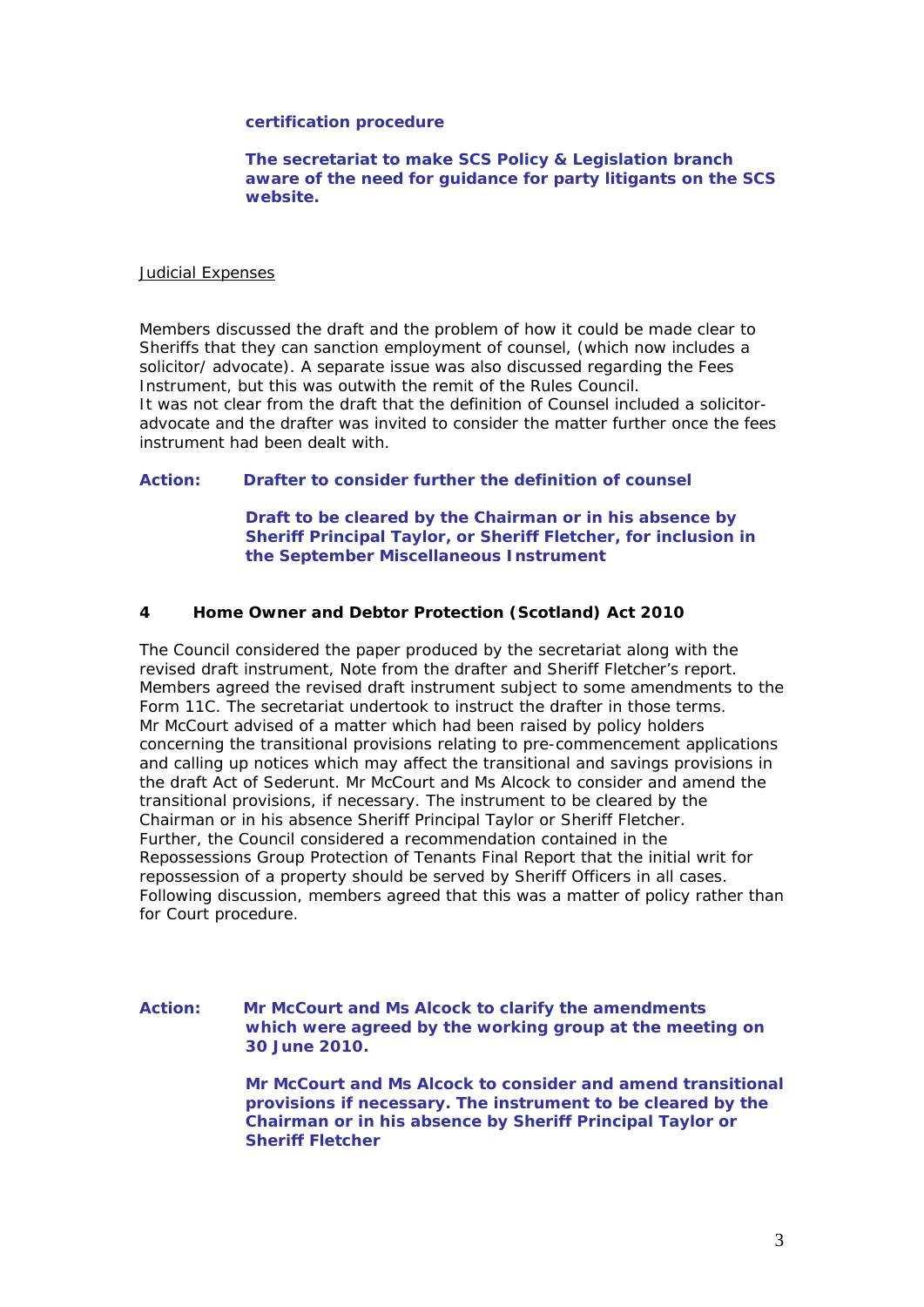# **05 Personal Injury Rules**

#### Ordinary Cause

Mr Simpson addressed the Council on his previous correspondence in relation to difficulties in practice with specification of documents under the Ordinary Cause Personal Injury procedure. After discussion, Members agreed that the drafter should be instructed 1)to amend subparagraph 3 of Form PI5 of the Ordinary Cause Rules so that the Pursuer, rather than serve an order under rule 28.3 may execute the commission, and 2) to make provision in the Ordinary Cause Rules setting out the obligation on a party and havers in this type of procedure, similar to that used in rule 35.3 of the Rules of the Court of Session 1994, and thereafter to reflect both amendments in the Summary Cause PI Rules.

#### **Summary Cause**

The Ordinary Cause Committee considered the draft instrument along with the Note from the drafter. The OCC proposed amendments to the draft and Forms, and the secretariat undertook to instruct the drafter in those terms. The OCC agreed that the provisions should be contained in the January 2011 miscellaneous instrument.

# **Action: Amendments to be instructed for inclusion in the January 2011 Miscellaneous Instrument.**

# **06 Admiralty actions**

The Council considered the draft instrument and the Note from the drafter. After discussion members agreed the minor amendments proposed. Thereafter the Council continued the matter until the next meeting to allow Sheriff Holligan to be in attendance and for general discussions to take place with Mr McLean of Brodies, Solicitors, Edinburgh.

# **Action: Mr McCourt to discuss the draft with Sheriff Holligan and Mr McLean.**

# **07 Criminal Justice and Licensing (Scotland) Bill 2010**

# Closure Orders

The Council considered the paper produced by the Secretariat and agreed that no amendment was required to the Summary Application Rules 3.27.6-3.27.9 in the light of the changes introduced by section 72 of the Bill. Members considered the existing Summary Application Rules Forms 25-29 and agreed that there was no requirement for new forms and that the existing Forms should be amended as necessary to reflect the new provisions in the Bill.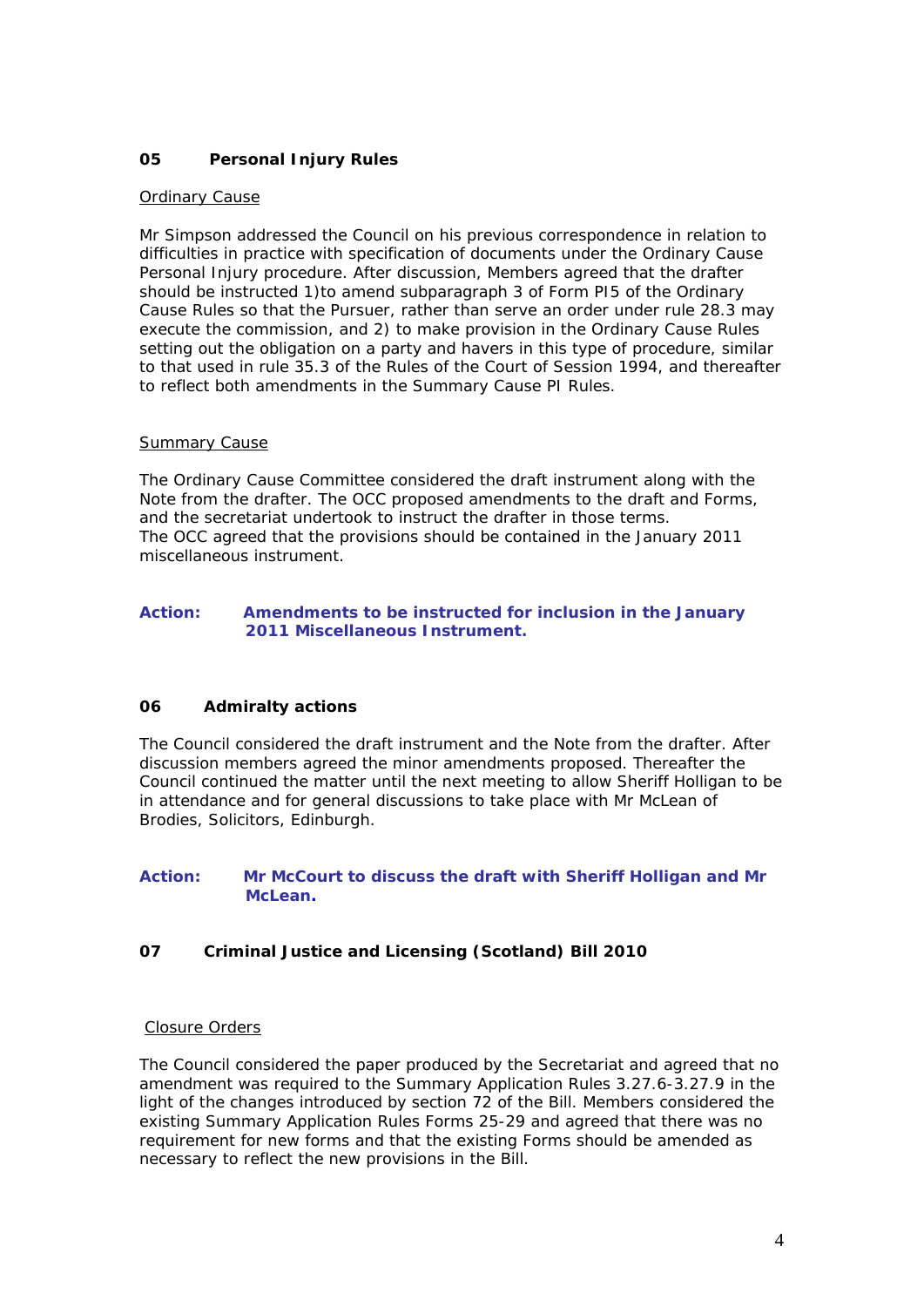# **Action: Instruct amendments to the Summary Application Rules Forms 25-29, for inclusion in the January 2011 miscellaneous instrument**

#### Licensing Appeals

Members considered the paper produced by the Secretariat along with the policy paper produced by policy holders. It was agreed that to reflect the changes introduced by section 137A of the 2010 Bill, Rule 2.6 of the Summary Application Rules should be amended to replicate rules  $3.34(2)(1)(c)$  and  $3.34.2(4)$ , so as to provide in applications under the Licensing (Scotland) Act 2005 for an Appeal to be lodged under section 131 of the Act, not later than 21 days after the date of the decision of the Licensing Board or where a statement of reasons has been required under section 51(2) of the Act, the date of issue of the statement of reasons, and that Rules 3.34.1 – 3.34.8 should be revoked.The secretariat undertook to instruct the drafter in those terms.

# **Action: The amendments to be cleared by the Chairman in due course**

# **07a Supplementary Paper**

The Council considered the supplementary paper produced by the Secretariat in relation to a request by Jane MacDonald of SCS's Policy and Legislation branch as to whether rules of court are necessary in relation to various sections of the 2010 Bill, which introduce new provisions into the Criminal Procedure (Scotland) Act 1995 relating to the retention of samples following the commission of an offence and where applications may be in respect of children. The Council agreed that there was no requirement for rules of court, but the matter could be reviewed at a later stage on production of a policy paper.

# **08 Actions for declarator of recognition or non recognition of foreign decrees**

Members considered the paper produced by the Secretariat along with a letter from Sheriff George Jamieson in relation to actions for declarator of recognition or non recognition of foreign. After discussion, the Council agreed to invite the drafter to reconsider the following points:-

(1) whether the Court of Session has the power to make a rule about this and (2) whether evidence would be required in these cases even if they were undefended

The Council continued the matter until the next meeting for this purpose and asked for sight of any Court of Session rules.

# **Action: The Secretariat to invite the drafter to respond to points raised by the Council and ask for sight of any Court of**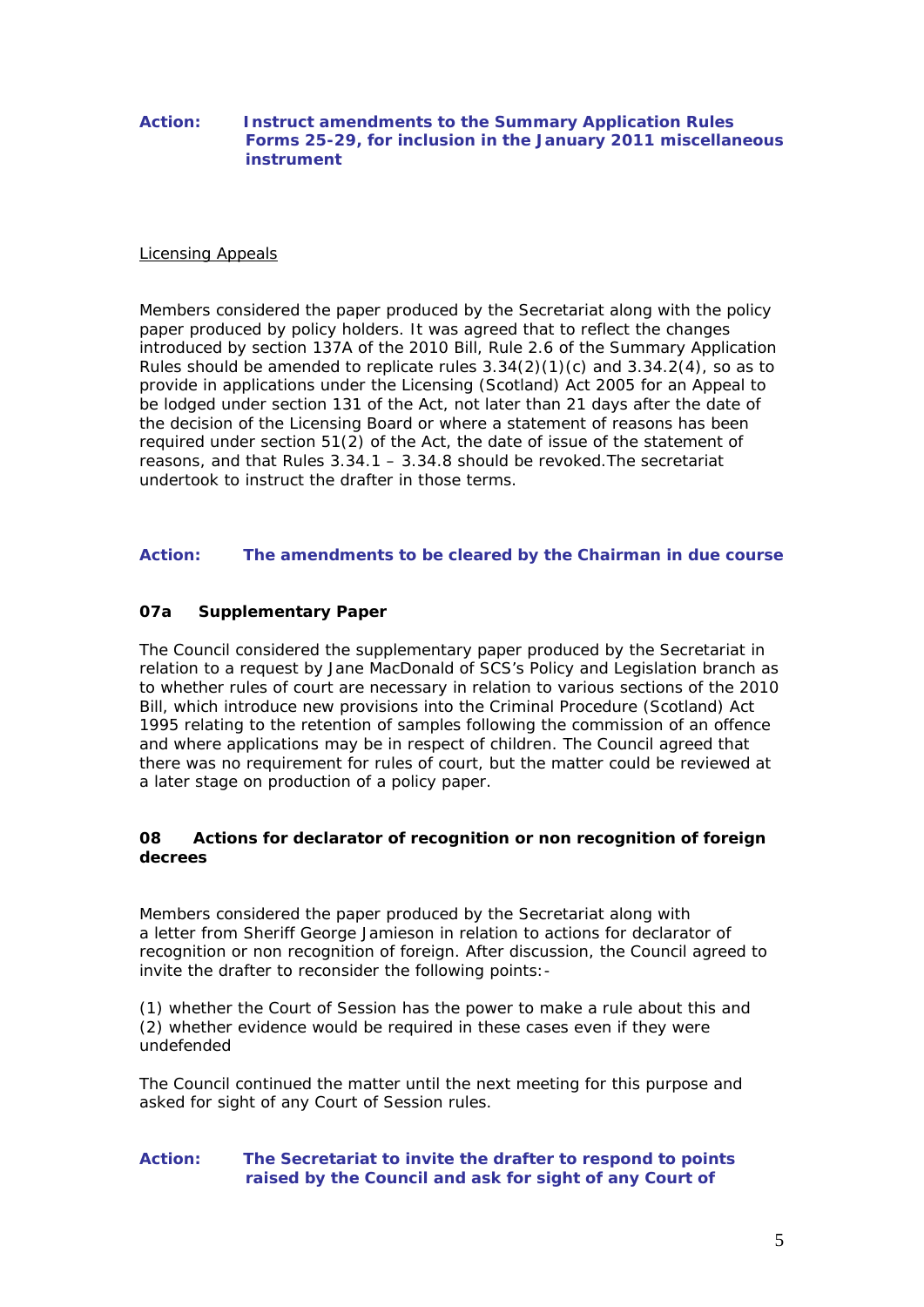#### **Session rules**

#### **9 Equality Act 2010**

The Council considered the paper produced by the secretariat along with the drafter's Note and the draft instrument. The Council proposed minor amendments to the draft, and the secretariat undertook to instruct the drafter in those terms. The Council, in relation to the drafter's Note, confirmed that no specific provisions were required in respect of applications under Section 24 of the Equality Act 2006 and that the timescale for transmission of the process to the Employment Tribunal was within 7 days from the date of such order in all four sets of rules. The Chairman also expressed concern over the length of the policy paper from policy holders, and the tight timescale allowed for proper consideration by the Secretariat and the Council. It was agreed that the Chairman should write to the Advocate General for Scotland about this Thereafter, the Council agreed that the final instrument should be cleared by the Chairman, or by Sheriff Principal Taylor and Sheriff Fletcher in the absence of the Chairman.

# **Action: Amendments to be instructed**

 **The Draft Instrument to be cleared by the Chairman or in his absence, Sheriff Principal Taylor or Sheriff Fletcher** 

 **Secretariat to prepare draft letter to the Advocate General for Scotland for consideration by the Chairman** 

# **10 Child Maintenance and Other Payments Act 2008 – Orders Preventing Avoidance**

The Council considered the paper produced by the secretariat along with correspondence from policy holders and Ms J Alcock and after discussion agreed that no further action was necessary.

#### **11 Draft Business Plan 2010/11**

The Council considered the draft business plan and subject to a minor amendment this was approved.

#### **12 Business Update**

The Council noted the progress on the items contained within the business update.